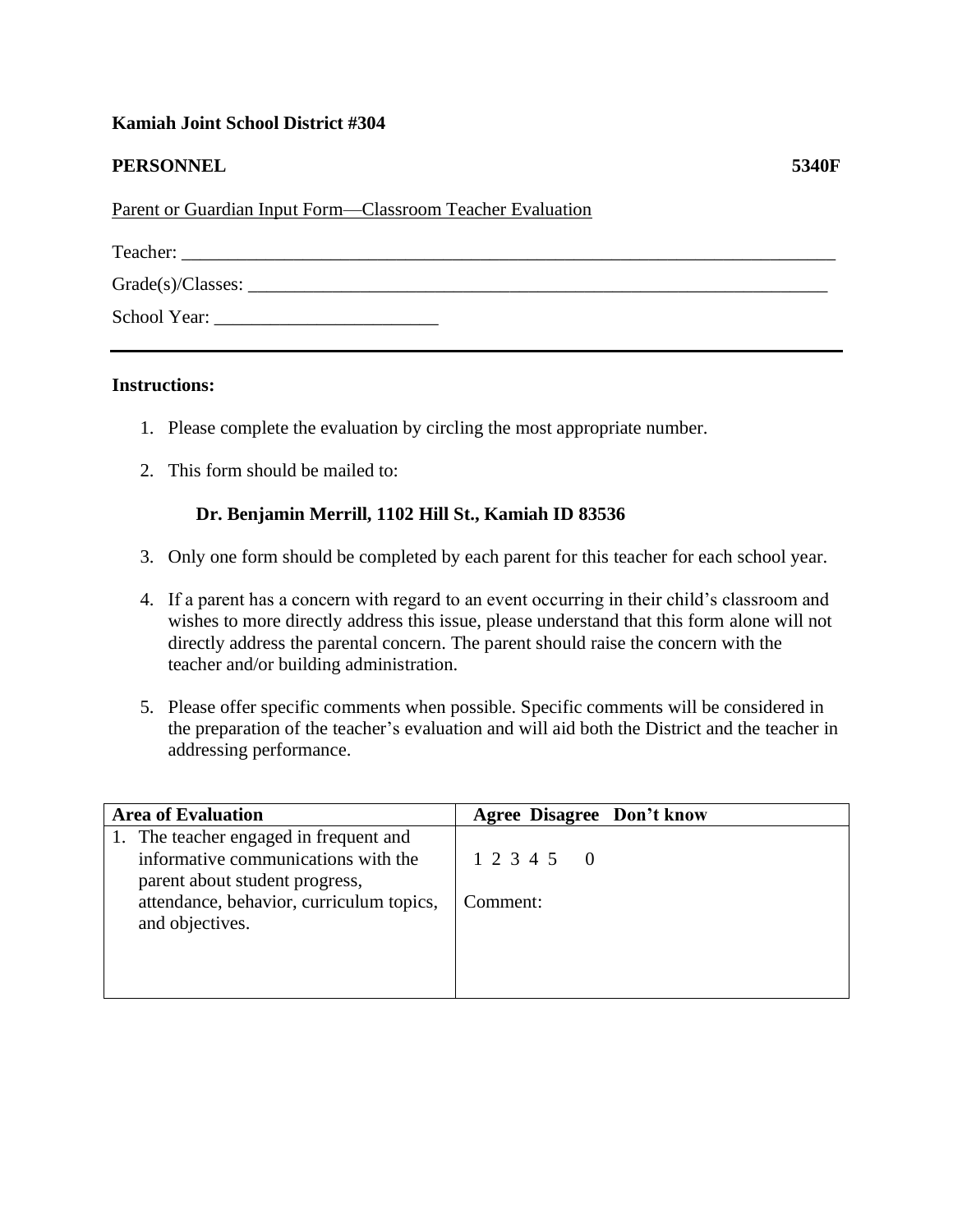| 2. The teacher provided adequate<br>suggestions for home support of<br>learning.                                       | 123450<br>Comment:                |
|------------------------------------------------------------------------------------------------------------------------|-----------------------------------|
| 3. The teacher is approachable and open to<br>parental communication and parental<br>input.                            | 123450<br>Comment:                |
| The teacher is respectful of the family's<br>4.<br>culture and the social expectations of the<br>family for the child. | 123450<br>Comment:                |
| The teacher maintains a classroom in<br>5.<br>which my child feels physically and<br>emotionally safe.                 | 1 2 3 4 5 0<br>Comment:           |
| 6. The teacher administers discipline fairly<br>and consistently.                                                      | 1 2 3 4 5<br>$\theta$<br>Comment: |
| The teacher provides curriculum-based<br>7.<br>and developmentally appropriate<br>homework.                            | 1 2 3 4 5<br>$\theta$<br>Comment: |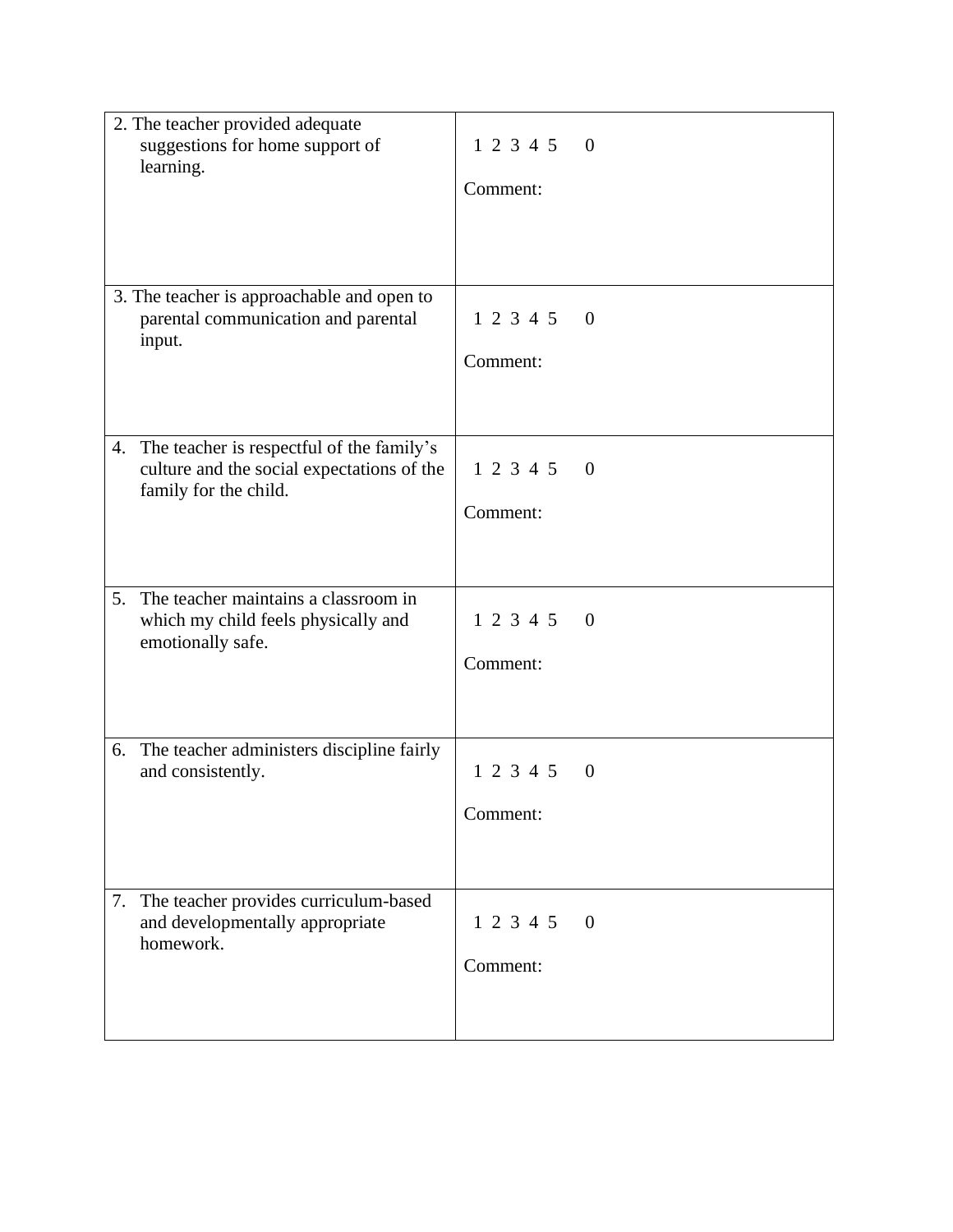| 8. The teacher has provided the child and<br>family with knowledge of class<br>expectations.  | 123450<br>Comment:                      |
|-----------------------------------------------------------------------------------------------|-----------------------------------------|
| Classroom work demonstrated the<br>9.<br>appropriate level of difficulty for my<br>child.     | 123450<br>Comment:                      |
| 10. The teacher knows the content area and<br>how to teach it.                                | 123450<br>Comment:                      |
| 11. The teacher treated my child with<br>respect, care, and knowledge of my<br>child's needs. | 123450<br>Comment:                      |
| 12. The teacher appropriately monitored<br>and assessed student learning.                     | 123450<br>Comment:                      |
| 13. The teacher provided appropriate<br>individual assistance to my child.                    | 1 2 3 4 5<br>$\overline{0}$<br>Comment: |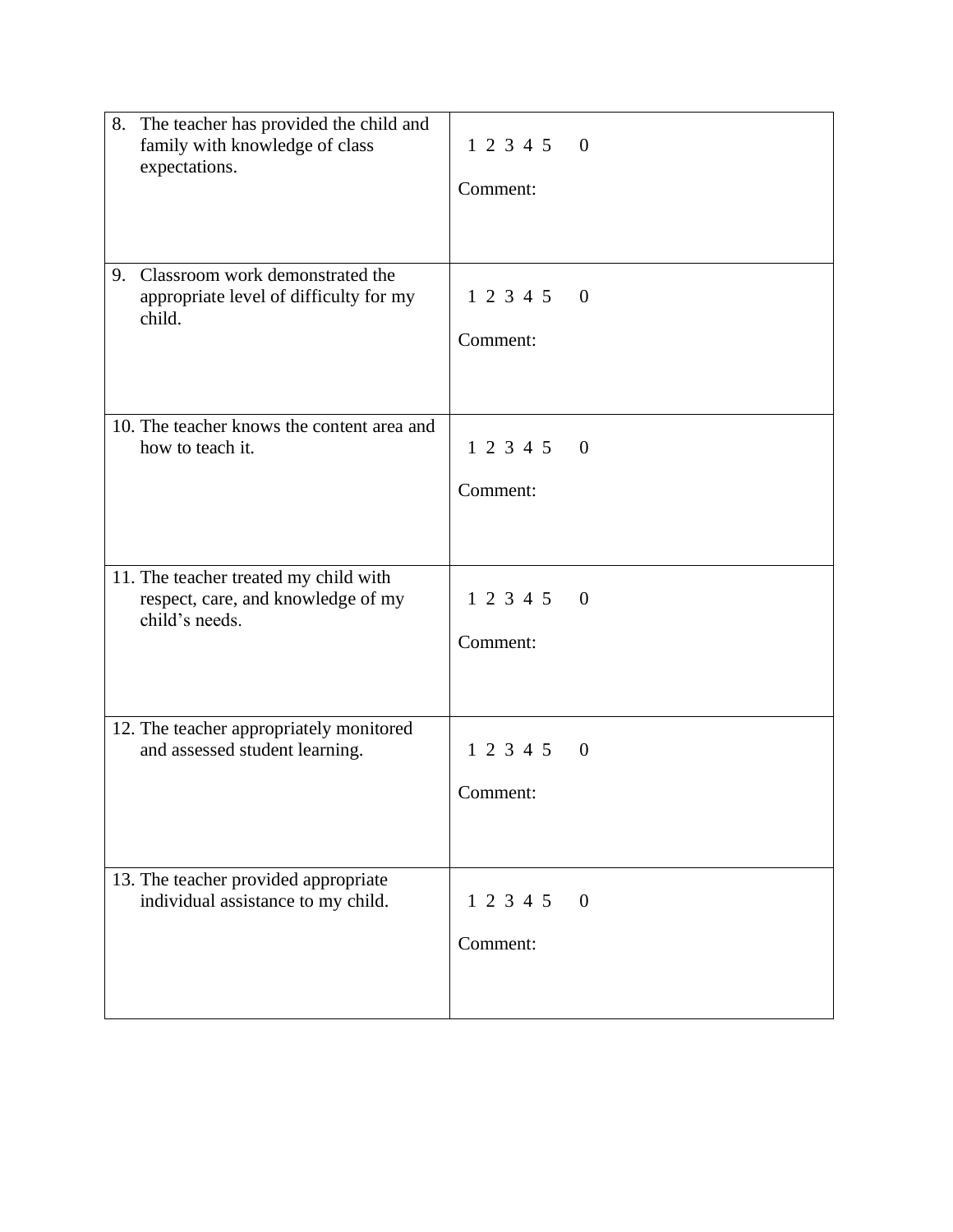| 14. You were satisfied with your child's<br>overall school experience as provided<br>by this teacher.                           | 1 2 3 4 5<br>$\Omega$<br>Comment: |                |
|---------------------------------------------------------------------------------------------------------------------------------|-----------------------------------|----------------|
| Did you attend parent/teacher conferences?                                                                                      | <b>YES</b>                        | N <sub>O</sub> |
| Did you attend Open House?                                                                                                      | <b>YES</b>                        | N <sub>O</sub> |
| Were you provided with a timely copy of<br>your child's report cards?                                                           | <b>YES</b>                        | N <sub>O</sub> |
| Did your child's teacher ever contact you<br>via telephone?                                                                     | <b>YES</b>                        | N <sub>O</sub> |
| Did your child's teacher provide you<br>information regarding your child and/or<br>class activities via e-mail?                 | <b>YES</b>                        | N <sub>O</sub> |
| Did your child's teacher provide you<br>information regarding your child and/or<br>class activities via notes sent home to you? | <b>YES</b>                        | N <sub>O</sub> |
| Did you ever visit your child's classroom?                                                                                      | <b>YES</b>                        | N <sub>O</sub> |
| Did you ever volunteer in your child's<br>classroom?                                                                            | <b>YES</b>                        | N <sub>O</sub> |

Any additional comments you wish to share not covered by the above questions **(please feel free to attach a separate page)**:

\_\_\_\_\_\_\_\_\_\_\_\_\_\_\_\_\_\_\_\_\_\_\_\_\_\_\_\_\_\_\_\_\_\_\_\_\_\_\_\_\_\_\_\_\_\_\_\_\_\_\_\_\_\_\_\_\_\_\_\_\_\_\_\_\_\_\_\_\_\_\_\_\_\_\_\_\_\_

\_\_\_\_\_\_\_\_\_\_\_\_\_\_\_\_\_\_\_\_\_\_\_\_\_\_\_\_\_\_\_\_\_\_\_\_\_\_\_\_\_\_\_\_\_\_\_\_\_\_\_\_\_\_\_\_\_\_\_\_\_\_\_\_\_\_\_\_\_\_\_\_\_\_\_\_\_\_

\_\_\_\_\_\_\_\_\_\_\_\_\_\_\_\_\_\_\_\_\_\_\_\_\_\_\_\_\_\_\_\_\_\_\_\_\_\_\_\_\_\_\_\_\_\_\_\_\_\_\_\_\_\_\_\_\_\_\_\_\_\_\_\_\_\_\_\_\_\_\_\_\_\_\_\_\_\_

\_\_\_\_\_\_\_\_\_\_\_\_\_\_\_\_\_\_\_\_\_\_\_\_\_\_\_\_\_\_\_\_\_\_\_\_\_\_\_\_\_\_\_\_\_\_\_\_\_\_\_\_\_\_\_\_\_\_\_\_\_\_\_\_\_\_\_\_\_\_\_\_\_\_\_\_\_\_

\_\_\_\_\_\_\_\_\_\_\_\_\_\_\_\_\_\_\_\_\_\_\_\_\_\_\_\_\_\_\_\_\_\_\_\_\_\_\_\_\_\_\_\_\_\_\_\_\_\_\_\_\_\_\_\_\_\_\_\_\_\_\_\_\_\_\_\_\_\_\_\_\_\_\_\_\_\_

\_\_\_\_\_\_\_\_\_\_\_\_\_\_\_\_\_\_\_\_\_\_\_\_\_\_\_\_\_\_\_\_\_\_\_\_\_\_\_\_\_\_\_\_\_\_\_\_\_\_\_\_\_\_\_\_\_\_\_\_\_\_\_\_\_\_\_\_\_\_\_\_\_\_\_\_\_\_